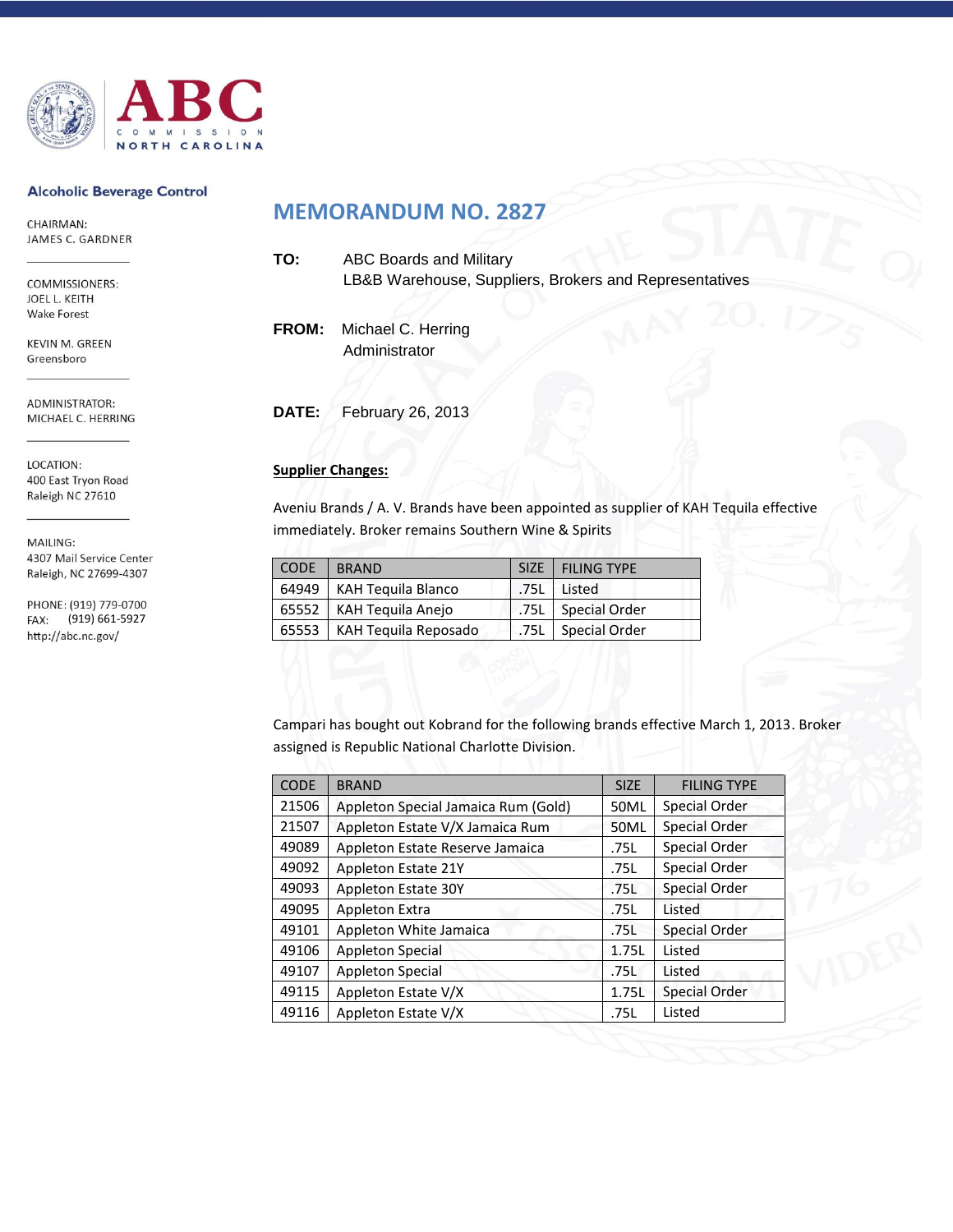## **February 26, 2013** Page |2

The following special orders have changed supplier effective immediately.

The Supplier and Broker assigned is J. Select.

| <b>CODE</b> | <b>BRAND</b>                             | <b>SIZE</b> | <b>FILING TYPE</b>   |
|-------------|------------------------------------------|-------------|----------------------|
| 22370       | Koval Organic Rye Chicago Whiskey        | .75L        | <b>Special Order</b> |
| 31300       | Koval Organic American Oat Whiskey       | .75L        | <b>Special Order</b> |
| 31301       | Koval Organic Midwest Wheat Whiskey      | .75L        | <b>Special Order</b> |
| 31302       | Koval Organic Raski Millet White Whiskey | .75L        | Special Order        |
| 31303       | Koval Organic Levant Spelt White Whiskey | .75L        | Special Order        |

#### **Broker assignment**:

Total Beverage Solution assigns Republic National Distributing – Sparrow Division as the broker for Berentzen Liqueur effective immediately.

| L CODE | <b>T BRAND</b>               | <b>SIZE</b> | <b>FILING TYPE</b> |
|--------|------------------------------|-------------|--------------------|
|        | 63660   Berentzen Apfel Korn |             | 75L Special Order  |

Please be advised effective immediately Southern Wine & Spirits is the appointed broker representative for Breckenridge Distillery.

| CODE | I BRAND                      |      | <b>FILING TYPE</b> |
|------|------------------------------|------|--------------------|
|      | 22988   Breckenridge Bourbon | .75L | Special Order      |

Western Spirits assigns Republic National Distributing – Charlotte Division as the broker for their company effective immediately.

| <b>CODE</b> | <b>BRAND</b>                            | <b>SIZE</b> | <b>FILING TYPE</b>   |
|-------------|-----------------------------------------|-------------|----------------------|
| 21315       | Bird Dog Blackberry Flv. Whiskey - 12Pk | 50ML        | Listed               |
| 23025       | Sam Houston                             | .75L        | Special Order        |
| 23090       | Lexington Bourbon                       | .75L        | Listed               |
| 27041       | Bird Dog Blackberry Flv. Whiskey        | .75L        | Listed               |
| 27043       | <b>Bird Dog Peach Whiskey</b>           | .75L        | Listed               |
| 29455       | Whitetail Caramel Flv. Whiskey (3)      | .75L        | Special Order        |
| 29456       | Whitetail Caramel Flv. Whiskey (6)      | .75L        | Special Order        |
| 29457       | Whitetail Caramel Flv. Whiskey (12)     | .75L        | <b>Special Order</b> |
| 46673       | Kru 82                                  | .75L        | Listed               |
| 56977       | Tres Leches Triple Cream Liqueur        | .75L        | Special Order        |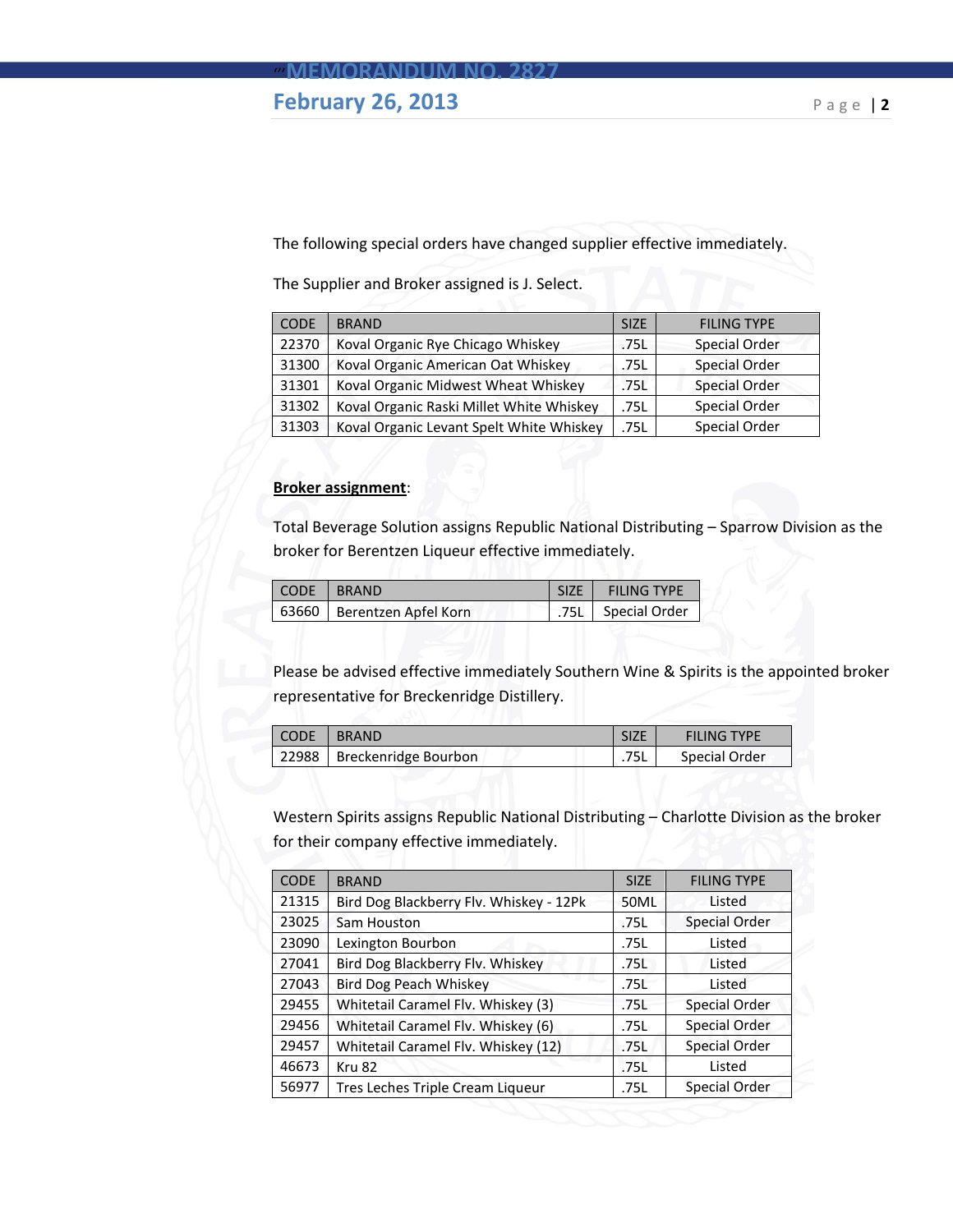## **February 26, 2013** Page |3

Tequila Tino Imports appoints brokerage Pinnacle Spirits & Wine to represent their products effective immediately.

| <b>CODE</b> | <b>BRAND</b>          | <b>SIZE</b> | <b>FILING TYPE</b>   |
|-------------|-----------------------|-------------|----------------------|
| 64784       | Galera Vieja Silver   | .75L        | <b>Special Order</b> |
| 65523       | Galera Vieja Reposado | .75L        | <b>Special Order</b> |
| 65524       | Galera Vieja Anejo    | .75L        | Listed               |
| 65525       | Galera Vieja Gold     | .75L        | <b>Special Order</b> |

**Remittance Address Change**: All Bittermens Spirits checks should be made payable to:

Mazza Chautauqua Cellars Attn: Bittermens Spirits Invoicing 11815 East Lake Road North East, PA 16428

**Price Change: Code 66-230 Defiant** effective March 1, 2013

| <b>SUPPLIER</b>          | <b>SIZE</b> | <b>CASE</b> | <b>CASE</b> | <b>RETAIL</b> | <b>MXB</b>   |
|--------------------------|-------------|-------------|-------------|---------------|--------------|
|                          |             | <b>COST</b> | W/B&S       | <b>PRICE</b>  | <b>PRICE</b> |
| Blue Ridge Distilling(6) | .75L        | 175.20      | 177.60      | 54.95         | 58.70        |

#### **UPC Changes: Effective March 1, 2013**

| <b>CODE</b> | <b>BRAND</b>                | <b>SIZE</b> | <b>NEW UPC</b> |
|-------------|-----------------------------|-------------|----------------|
|             |                             |             |                |
| 46-996      | Pinnacle Atomic Hot         | .75L        | 080686926245   |
| 21-579      | Pinnacle Atomic Hot         | 50ML        | 080686926221   |
| 46-983      | Pinnacle Cake               | .75L        | 080686929017   |
| 47-001      | Pinnacel Cherry Whipped     | .75L        | 080686929277   |
| 46-981      | Pinnacle Chocolate Whipped  | .75L        | 080686929109   |
| 46-995      | Pinnacle Cookie Dough       | .75L        | 080686926658   |
| 46-956      | Pinnacle County Fair Cotton | .75L        | 080686926023   |
| 21-578      | Pinnacle County Fair Cotton | <b>50ML</b> | 080686926030   |
| 46-973      | Pinnacle Grape              | .75L        | 080686926368   |
| 46-972      | Pinnacle Grape              | 1.75L       | 080686926283   |
| 46-971      | Pinnacle Mango              | .75L        | 080686926627   |
| 70-100      | Pinnacle Peach              | .75L        | 080686926870   |
| 21-404      | Pinnacle Peach              | <b>50ML</b> | 080686926894   |
| 46-970      | Pinnacle Red Liquorice      | .75L        | 080686929185   |
| 46-980      | Pinnacle Tropical Punch     | .75L        | 080686926597   |
| 46953       | Pinnacle Whipped Cream      | 1.75L       | 080686926573   |
| 46957       | Pinnacle Whipped Cream      | .75L        | 080686926511   |